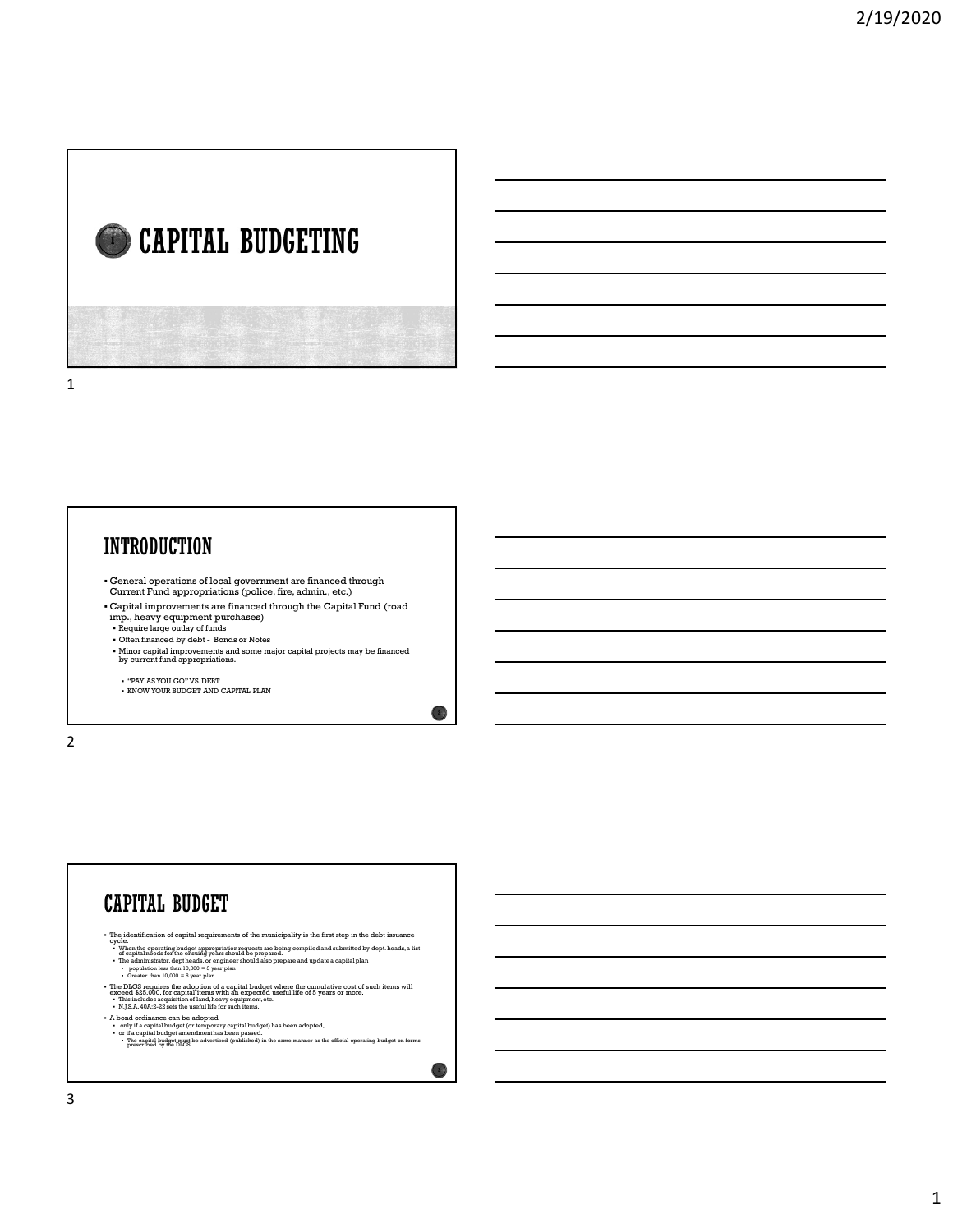## CAPITAL BUDGET

- The DLGS requires the adoption of a capital budget where the cumulative cost of such items will exceed \$25,000, for capital items with an expected useful life of 5 years or more.
- This includes acquisition of land, heavy equipment, etc.<br>• N.J.S.A. 40A:2-22 sets the useful life for such items.
- A bond ordinance can be adopted
- 
- only if a capital budget (or temporary capital budget) has been adopted,<br>• or if a capital budget amendment has been passed.<br>• The capital budget must be advertised (published) in the same manner as the official operatin

 $\overline{4}$  )

 $\sim$  5 )

4

## **CAPITAL BUDGET** Fire Capital Budget contains the following information:<br>• Project Title (Specificity is required)<br>• Project Number<br>• Estimated Total Cost Amounts Reserved in Prior Years Planned Funding Sources Operating Budget Capital Improvement Fund Capital Surplus Grants in Aid Future Years Funding If priorities change during the course of a year, a bond ordinance is necessary, then the capital budget must be amended. • The capital budget must contain the above information, on forms prescribed by the DLGS.

 $5<sub>5</sub>$ 

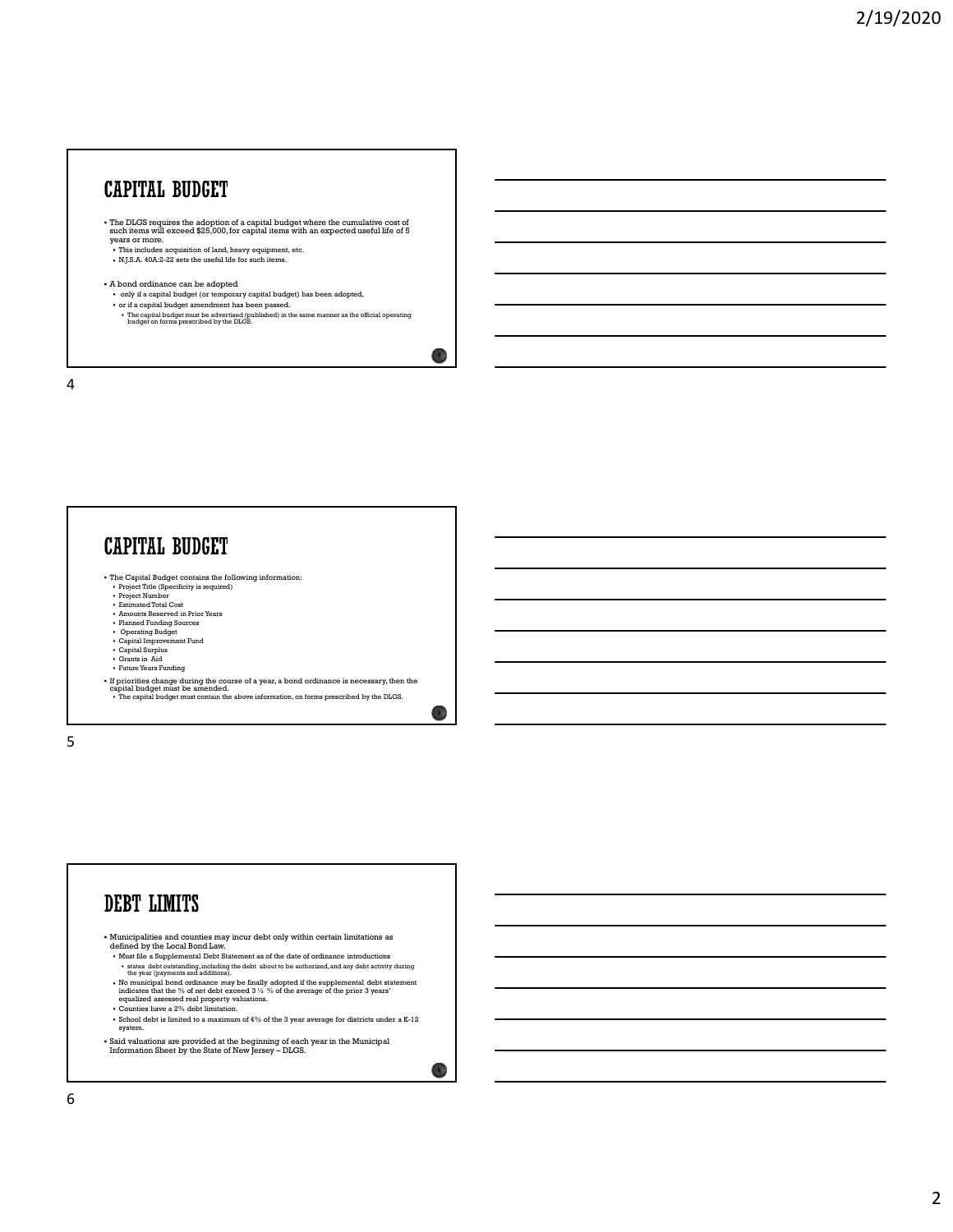## DEBT LIMIT EXCEPTIONS

Exceptions to the debt limitations.<br>
Formulating<br>
Self Liquidating<br>
Self Liquidating

- 
- The Local Bond Law provides for the Local Finance Board to approve so-called extensions of credit.
- Municipalities seeking to exceed their debt limit must submit an application on standard forms to<br>the Local Finance Board (1996) and the standard maturities,<br>• include a limit of the projects contemplated and maturities,<br>•
- 
- 
- The Local Finance Board then holds a hearing on the extension of credit request.<br>• The Board must determine that the improvements are in the public interest<br>• that the amounts to be expended are not unreasonable or exor

 $\overline{1}$ 

 $\bullet$  )

7

## PURPOSES FOR ISSUING BONDS Bonds may be issued for any capital improvement or acquisition of property:<br>
Cannot bond "day to day" items<br>
requires that the period of usefulness of the project to be financed by bonds be at least 5<br>
years. a maximum useful life of 40 years which applies only to certain types of buildings. The term of the bonds cannot exceed the life of the item being financed. The bond law also requires that a municipality provide a down payment of 5% of the amount of the obligations authorized. the current year's budget appropriations • an emergency appropriation,<br>• the capital improvement fund.<br>• capital surplus<br>• A waiver of the down payment is possible with Local Finance Board Approval.

8 and 2010 and 2010 and 2010 and 2010 and 2010 and 2010 and 2010 and 2010 and 2010 and 2010 and 2010 and 2010

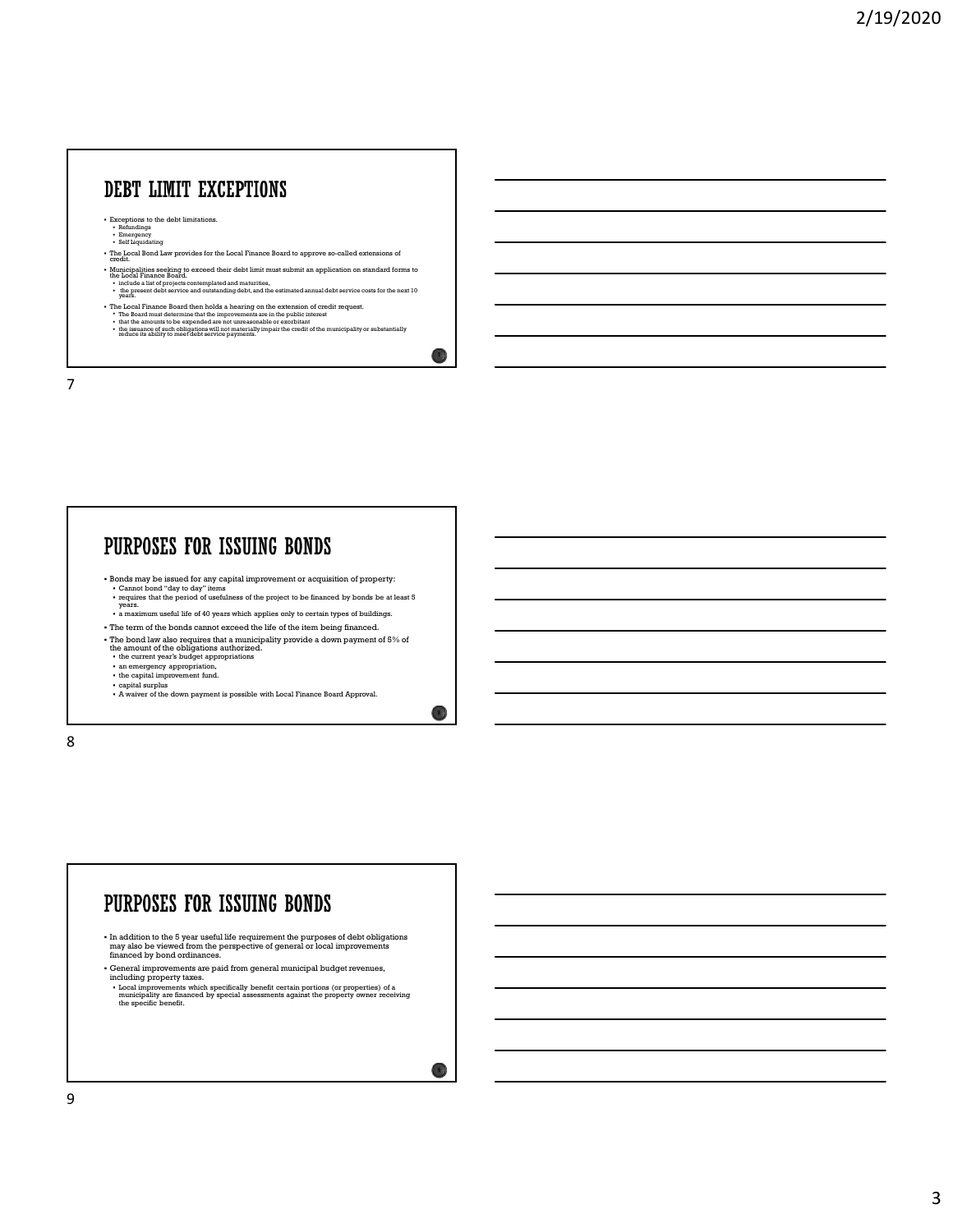# **ROCEDURE FOR AUTHORIZING DEBT**<br> **INCLUSION - TOTAL AMOUNT AND AMOUNT AND AMOUNT AND AMOUNT AND AMOUNT AND AMOUNT AND AMOUNT AND AMOUNT AND AMOUNT AND AMOUNT AND AMOUNT AND AMOUNT AND AMOUNT AND AMOUNT AND AMOUNT AND AMOU ROCEDURE FOR AUTHORIZING DEBT**<br> **Properties of usefulness -down payment of usefulness -down payment in conserverses**<br>  $\frac{1}{2}$  comparison of usefulness - Indicates -Indicates -Indicates -Indicates -Indicates -Indicates

 $10<sup>3</sup>$ 

- Identification of capital needs Preparation of Capital Budget Capital Plan
- 
- prepare capital budget amendment, if necessary<br>• Supplemental Debt Statement<br>• Bond Ordinance is prepared
- 
- 
- "Section 20" cost (soft costs)
- Introduced by majority vote (first reading only)<br>• published in "legal" newspaper at least ten day after intro to set hearing date
- public hearing/adoption 2/3 vote of full membership
- 
- 
- a filer adoption<br>• publish in paper<br>• does not take effect for 20 days (allows for residents to challenge)<br>• file a petition of at least 15% of requiremed woters (NJSA 40A:49-27)

10

## Capital Purposes: Types of notes authorized by the Local Bond Law, which may be used by the municipality, include: Bond Anticipation Notes – These notes may be issued in anticipation of bonds, provided they have been authorized in the bond ordinance. Notes may be issued for period not exceeding 1 year may be renewed from time to time for periods not exceeding 1 year. All such notes, including renewals, shall mature and be paid not later than the 10th anniversary date of the original notes. Notes must mature and be paid no later than the 1st day of the 5th month following the close of the 10th fiscal year. Annual installment must be paid from the 3rd Anniversary date for principal payments. Interest payments must be made annually including the 1st 2 years. 11 **ORT TERM FINANCING**<br> **EXAMPLE THE REAL PROPERTY AND ACTIVE CONTINUES.**<br> **CONTINUES AND CONTINUES AND ACTIVITY AND ACTIVITY AND ACTIVITY AND ACTIVITY AND ACTIVITY AND ACTIVITY AND ACTIVITY AND ACTIVITY AND ACTIVITY AND ACT**

11

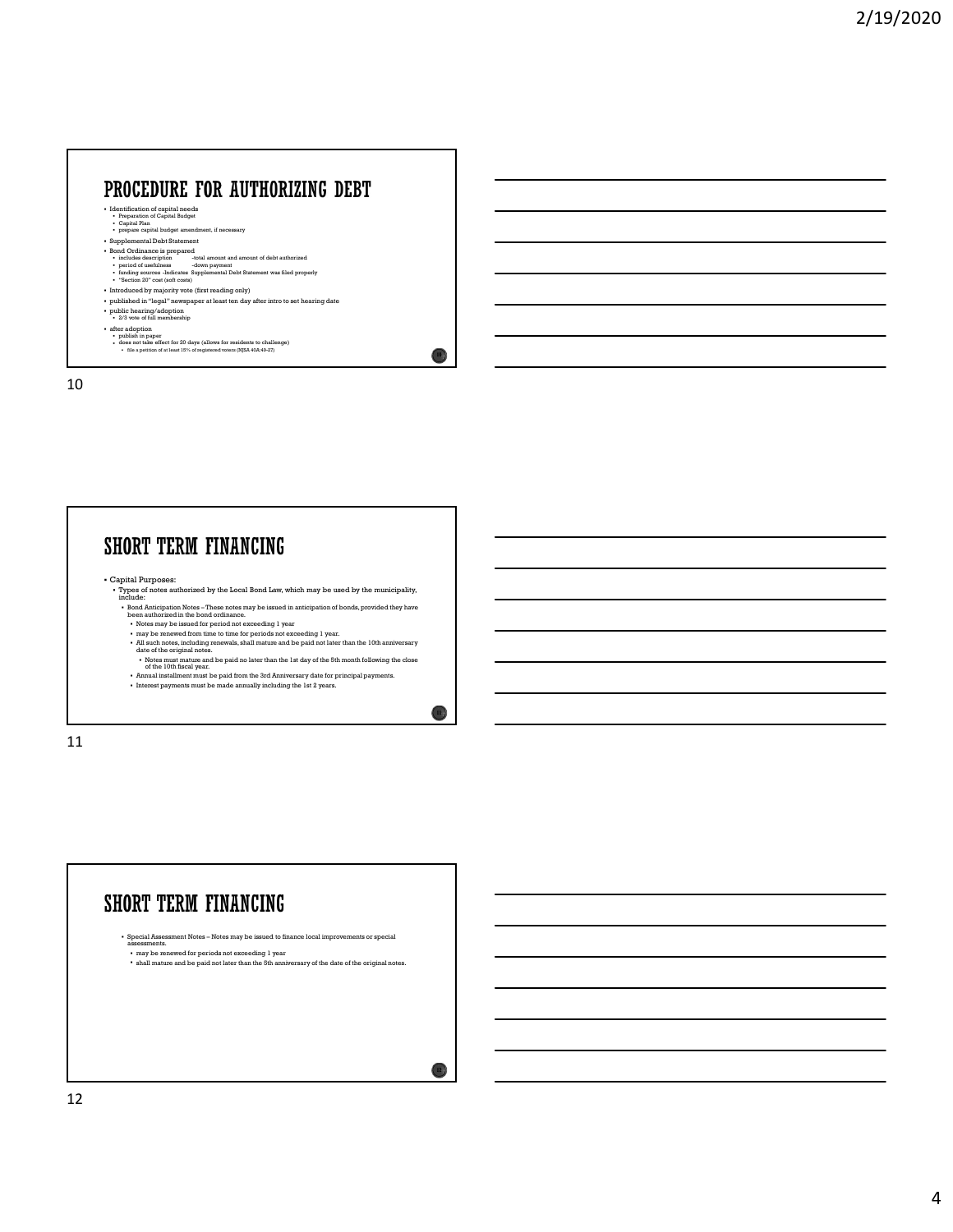



14

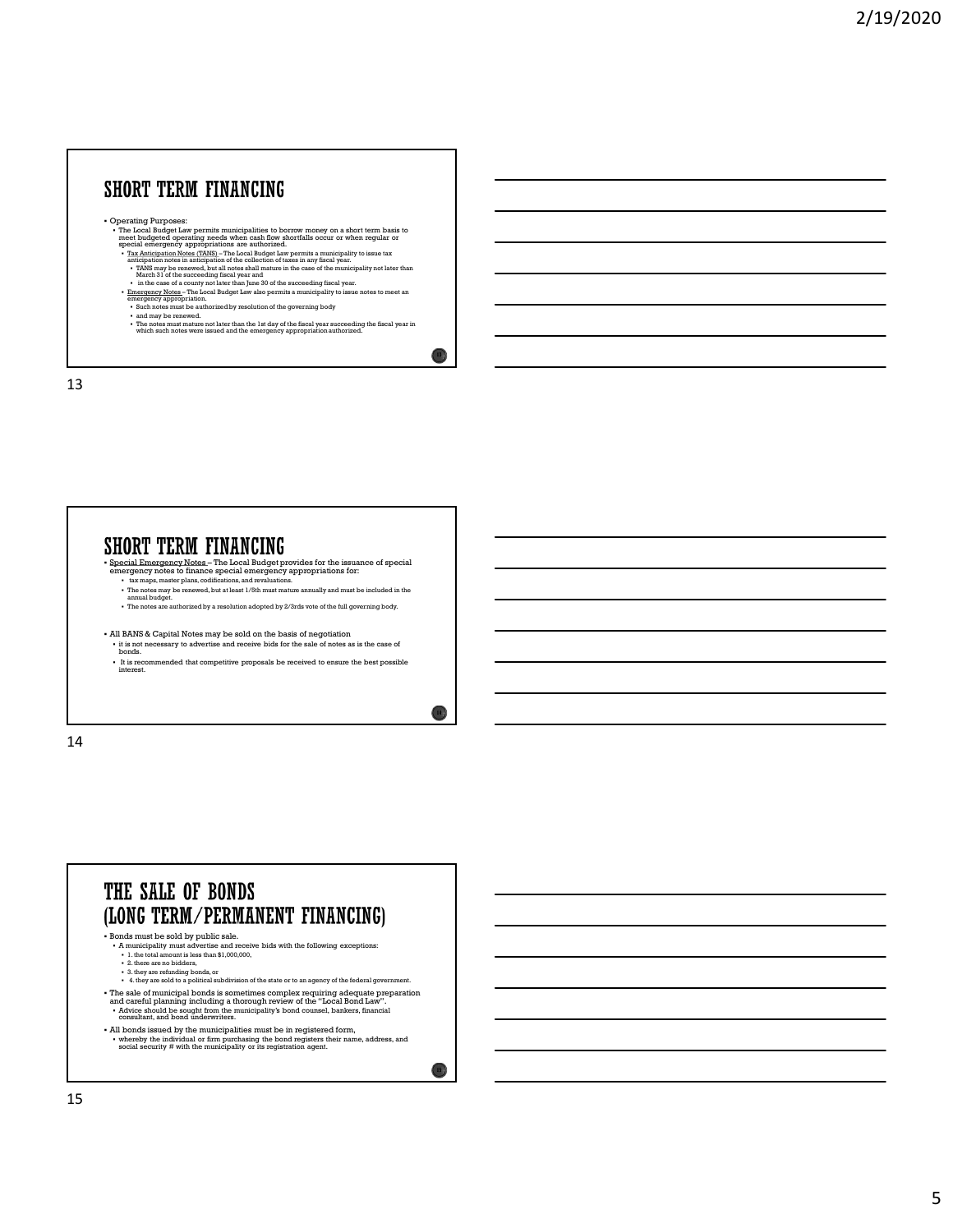



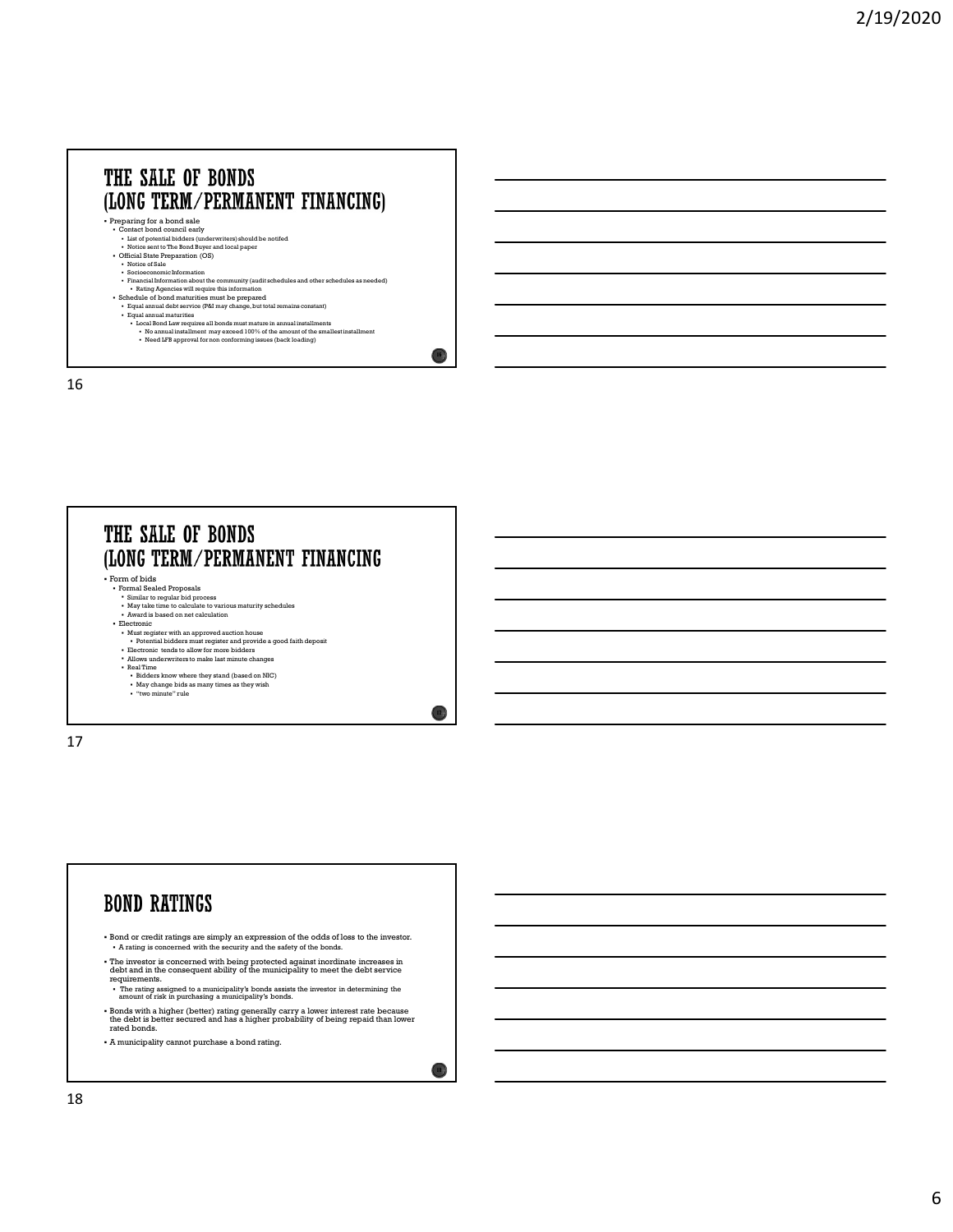- Municipalities have also been able to reduce their interest costs by having their bonds insured. Municipal bond insurance is a "voluntary cost of issuance" which assures payment in case of default.
- The insurance policies issued by these companies guarantees payment in the event of default by the municipality.
- Even municipalities with an A rating may find it attractive to purchase bond insurance. The cost of the insurance has to be weighed with the benefit of having a higher
- bond rating.<br>• Rating firms usually rate bonds at the highest investment grade if they are insured.

 $19<sup>3</sup>$ 

20  $\lambda$ 

19

## In order to rate the bond issue the rating agencies require a large amount of data from the municipality, including the following: 1. CONTROL THE MUNICIPAL BORNEY (AND THE STRAIGHT CONTROL TO THE CONTROL TO THE CONTROL TO THE CONTROL TO THE CONTROL TO THE CONTROL TO THE CONTROL TO THE CONTROL TO THE CONTROL TO THE CONTROL TO THE CONTROL TO THE CONTRO 2. A The current statement is a statement of the current of the current of the current of the current of the current of  $\alpha$  and  $\alpha$  and  $\alpha$  and  $\alpha$  and  $\alpha$  and  $\alpha$  and  $\alpha$  and  $\alpha$  and  $\alpha$  and  $\alpha$  and  $\alpha$  and  $\$ 5. A compute the distance of all types over a computer space of the all types over a period of all types of  $\sim$  3. A comparison of  $\sim$  3. A comparison of  $\sim$  3. A comparison of  $\sim$  3. A comparison of  $\sim$  3. A compari



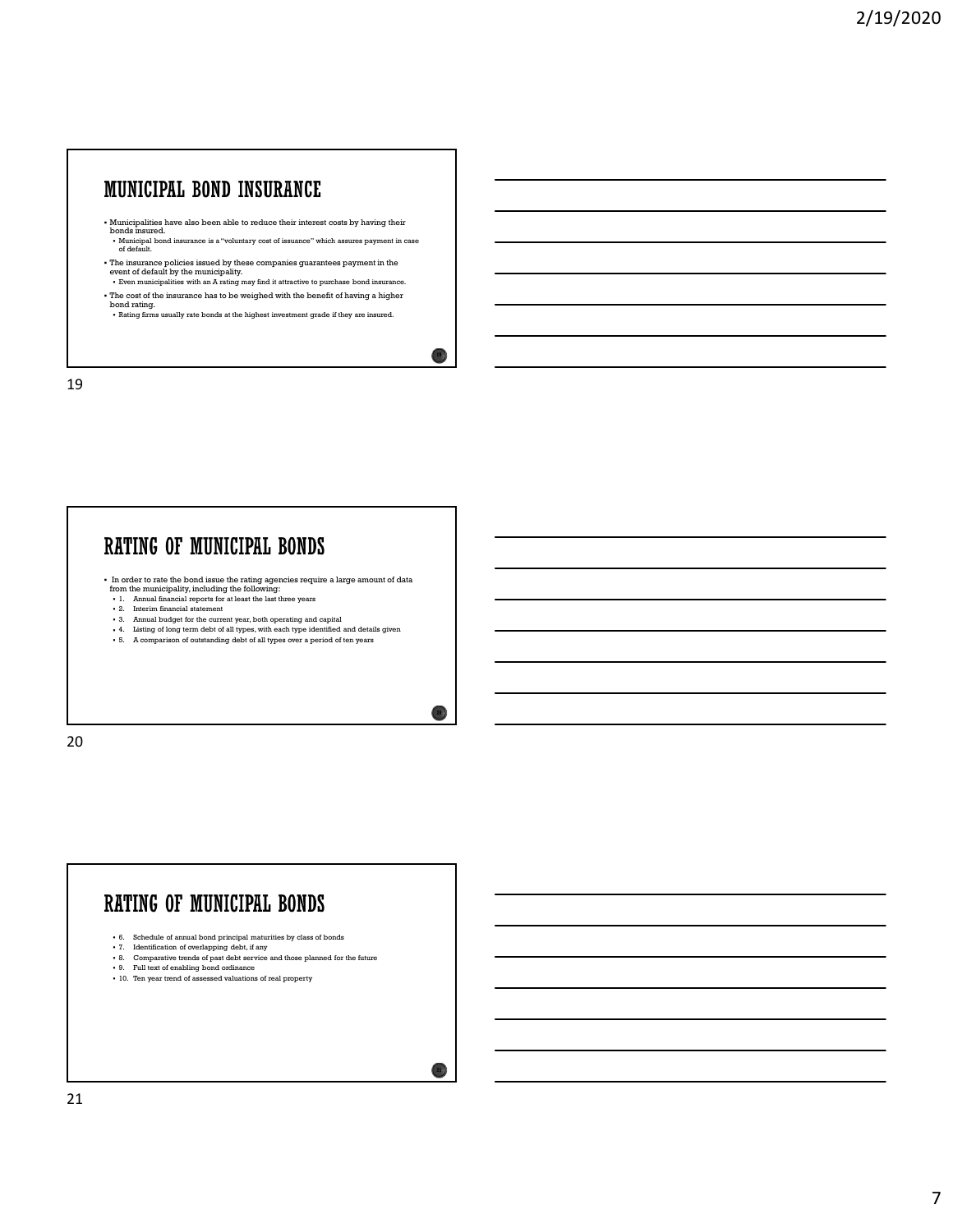## 11. Ratio of assessed valuations of real property to market value (true value)  $12$ . Tax Rates, for the borrowing unit and the overall rate for all local governments such as a city, school, county and districts in and the **TATING OF MUINICIPALE BONDS**<br>  $\begin{array}{|c|c|c|c|}\n\hline\n\text{11. Ratio, discussed relations of real properties} & \text{time (true) size} \\
\text{12. Find the discrete distribution of real properties} & \text{time (true) over a tree} \\
\text{13. The collection event during the total of the other all vectors} & \text{time (true) over a tree} \\
\text{14. The model definition of the past five points, including interest charges and frequency of the data of a different variables. A result is a similar to the case of the boundary, is the same as a set of the community, source of personal and business income, part and current tends\n\end{array}$  $\textbf{A}\textbf{TIME}$  **OF MUNICIPALIE BONDS**<br>
11. Ratio of assessed valuations of usal property to market value (true value)<br>
12. The Kahol, for the boundary pair and the overall matches for all local governments such<br>
13. The co **HTING OF MUNICIPAL. BONDS**<br>  $\cdots$  and  $\cdots$  and demographic distance of the compression of the community resources of the community, sources of the community, sources of personal and business income, past and current tre

- 
- 
- 

 $22)$ 

 $23 \text{ J}$ 

- 
- 

22

## **EXTING OF MUNICIPAL BONDS**<br>  $\frac{1}{16}$ ,  $\frac{3}{16}$ ,  $\frac{3}{16}$ ,  $\frac{3}{16}$ ,  $\frac{3}{16}$ ,  $\frac{3}{16}$ ,  $\frac{3}{16}$ ,  $\frac{3}{16}$ ,  $\frac{3}{16}$ ,  $\frac{3}{16}$ ,  $\frac{3}{16}$ ,  $\frac{3}{16}$ ,  $\frac{3}{16}$ ,  $\frac{3}{16}$ ,  $\frac{3}{16}$ ,  $\frac{3}{16}$ , ATING OF MUNICIPAL BONDS<br>  $\frac{1}{2}$ ,  $\frac{1}{2}$ ,  $\frac{1}{2}$ ,  $\frac{1}{2}$ ,  $\frac{1}{2}$ ,  $\frac{1}{2}$ ,  $\frac{1}{2}$ ,  $\frac{1}{2}$ ,  $\frac{1}{2}$ ,  $\frac{1}{2}$ ,  $\frac{1}{2}$ ,  $\frac{1}{2}$ ,  $\frac{1}{2}$ ,  $\frac{1}{2}$ ,  $\frac{1}{2}$ ,  $\frac{1}{2}$ ,  $\frac{1}{2}$ ,  $\frac{1}{2}$ 18. In the set of local building code, zoning and user of local building code, zoning and in the set of local building control building control building control building control building control building control building 19. Range of selling prices with the constraint of real property to make to relate the parameters and<br>
19. Range of selling prices for new residents are constructed in the selling prices of selling<br>
19. Range of selling p 21. It is more of the mass and viabration of each grown prop. In each wide with the first width of the control of the state of the state of the state of the state of the state of the state of the state of the state of the

- 
- 
- 

23 and 23 and 23 and 23 and 24 and 25 and 26 and 26 and 26 and 26 and 26 and 26 and 26 and 26 and 26 and 26 an